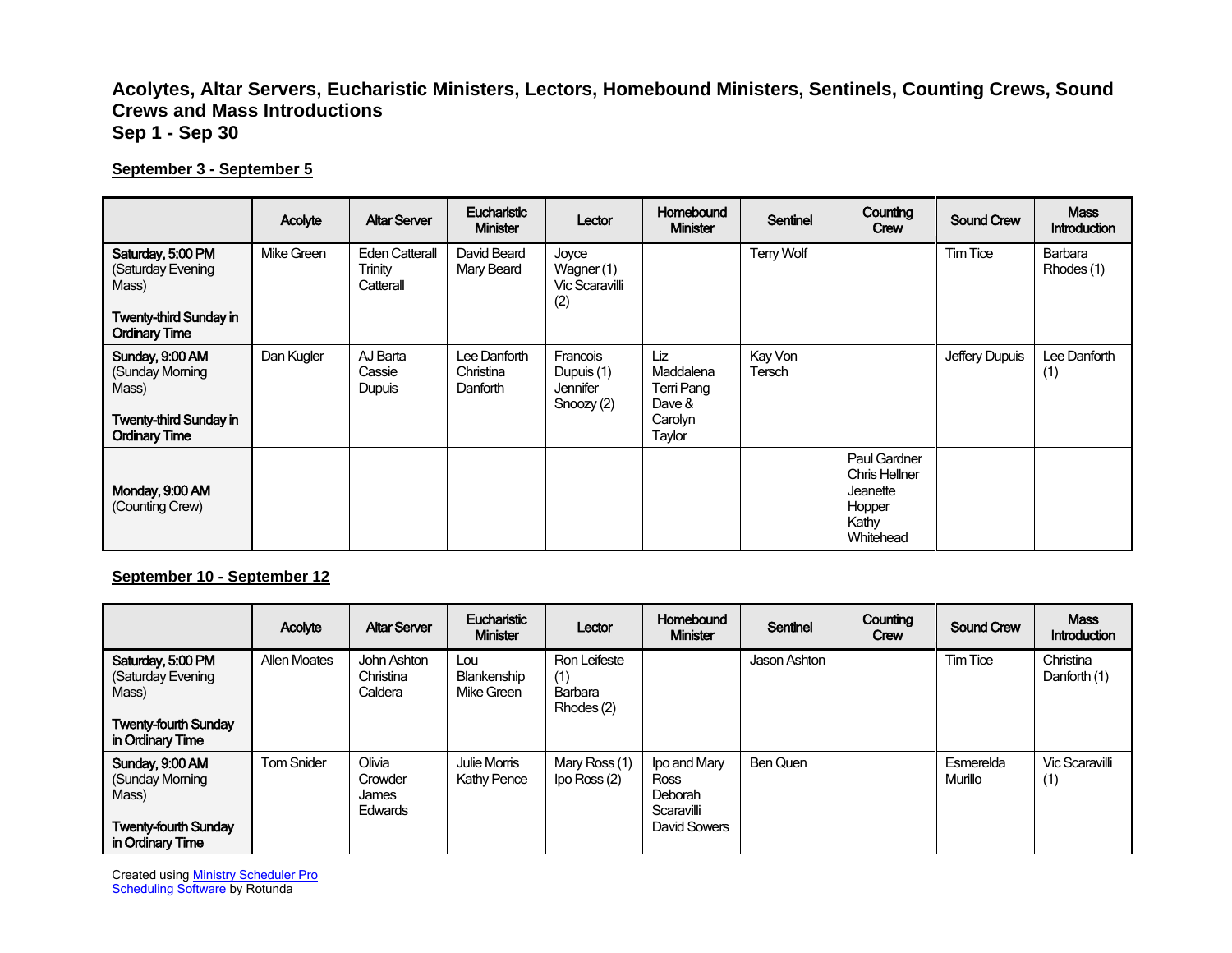|                                    | Acolyte | <b>Altar Server</b> | Eucharistic<br><b>Minister</b> | Lector | Homebound<br><b>Minister</b> | Sentinel | Counting<br>Crew                                               | <b>Sound Crew</b> | <b>Mass</b><br>Introduction |
|------------------------------------|---------|---------------------|--------------------------------|--------|------------------------------|----------|----------------------------------------------------------------|-------------------|-----------------------------|
| Monday, 9:00 AM<br>(Counting Crew) |         |                     |                                |        |                              |          | Carol Baker<br>Jan Bos<br>Jeanette<br>Hopper<br>Janet Sherrill |                   |                             |

**September 17 - September 19**

|                                                                                                          | Acolyte         | <b>Altar Server</b>                           | <b>Eucharistic</b><br><b>Minister</b> | Lector                                        | <b>Homebound</b><br><b>Minister</b>                       | <b>Sentinel</b> | Counting<br>Crew                                                        | <b>Sound Crew</b> | <b>Mass</b><br><b>Introduction</b> |
|----------------------------------------------------------------------------------------------------------|-----------------|-----------------------------------------------|---------------------------------------|-----------------------------------------------|-----------------------------------------------------------|-----------------|-------------------------------------------------------------------------|-------------------|------------------------------------|
| Saturday, 5:00 PM<br>(Saturday Evening<br>Mass)<br><b>Twenty-fifth Sunday in</b><br><b>Ordinary Time</b> | <b>Tim Tice</b> | <b>Eden Catterall</b><br>Trinity<br>Catterall | Damian<br>Goodell<br>Julie Kraan      | Jon Goodell<br>(1)<br>Carolyn<br>Taylor (2)   |                                                           | Wayne Bos       |                                                                         | Susan<br>Holliday | Ray Holliday<br>(1)                |
| Sunday, 9:00 AM<br>(Sunday Moming<br>Mass)<br><b>Twenty-fifth Sunday in</b><br><b>Ordinary Time</b>      | Shawn<br>Snoozy | John Paul<br>Snoozy<br><b>Eddie Snoozy</b>    | Dan Kugler<br>Virginia Kugler         | David Murphy<br>(1)<br>Angela<br>Bradbury (2) | David<br>Planchet<br>Ipo and Mary<br>Ross<br>Renee Saxton | Renee<br>Hansen |                                                                         | Jeffery Dupuis    | Ipo Ross (1)                       |
| Monday, 9:00 AM<br>(Counting Crew)                                                                       |                 |                                               |                                       |                                               |                                                           |                 | Jan Bos<br>Joanne<br>Dutton<br>Paul Gardner<br>Barbara<br><b>Rhodes</b> |                   |                                    |

**September 24 - September 26**

|                                                                                                          | Acolyte           | <b>Altar Server</b>                      | Eucharistic<br><b>Minister</b>           | Lector                           | Homebound<br><b>Minister</b> | Sentinel           | Counting<br>Crew | <b>Sound Crew</b> | <b>Mass</b><br>Introduction |
|----------------------------------------------------------------------------------------------------------|-------------------|------------------------------------------|------------------------------------------|----------------------------------|------------------------------|--------------------|------------------|-------------------|-----------------------------|
| Saturday, 5:00 PM<br>(Saturday Evening<br>Mass)<br><b>Twenty-sixth Sunday in</b><br><b>Ordinary Time</b> | <b>Mike Green</b> | John Ashton<br>Karolina<br><b>Mendez</b> | <b>Sherry Harper</b><br>Lız<br>Maddalena | Susan Baird<br>Mary Beard<br>(2) |                              | Lou<br>Blankenship |                  | Ed Tuhy           | Joyce<br>Wagner (1)         |